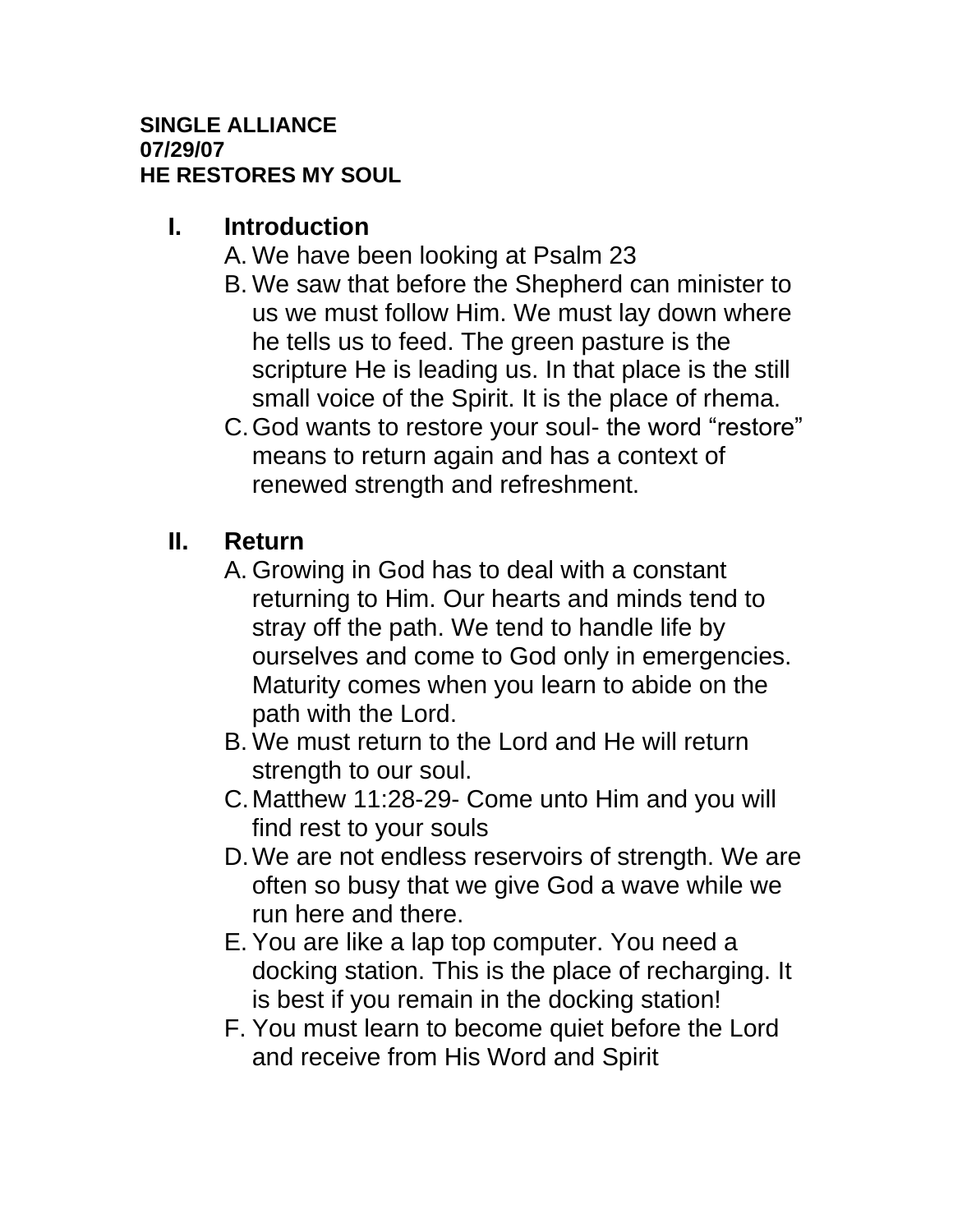## **III. The armor of God**

- A. Isaiah 30:15-16- In returning is salvation. In quietness is your soul strengthened.
- B. Israel went to Egypt for help. They said they would flee on fast horses. God said their salvation would be found in returning and quietness to hear from Him.
- C.The enemy has fast horses too! You are no match for the devil in your own strength
- D.Too many are wrestling with Satan instead of using the armor God has given to them to stand their victorious ground
- E. Ephesians 6:10-13- We are not called to wrestle the devil. You are not on God's wrestling team. You are in His army! You are called to be a soldier.
- F. "Wrestle" in ancient Greek was to wrestle naked! Paul was saying that in ourselves we are naked against the devil and all we can do is wrestle with him and if we do that we will get pinned every time!
- G.Because of this Paul said get your armor on! Would you rather be a naked wrestler or armored soldier?
- H.All the armor is based upon the Word of God. The sword of the Spirit is the rhema word of God. Where do you get your armor? From your quiet times with God!

## **IV. Stay on the path**

- A. So often we can drift off the path God has for us and not realize it.
- B. What are some signs you have drifted?
	- 1. Are you emotionally and spiritually exhausted?